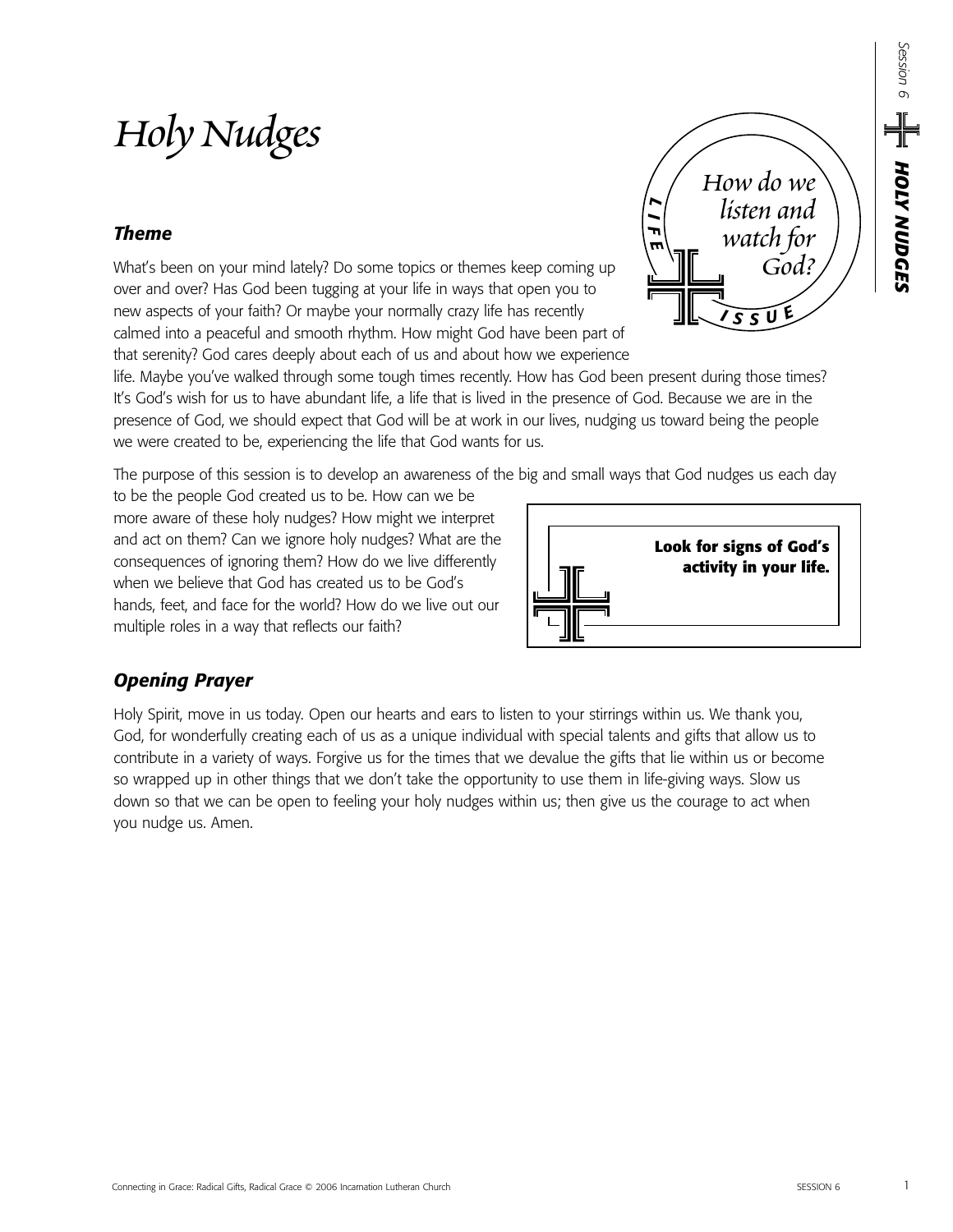## *What does the Bible say?*

#### **Genesis 15:1-6**

1 After these things the word of the LORD came to Abram in a vision, "Do not be afraid, Abram, I am your shield; your reward shall be very great." <sup>2</sup>But Abram said, "O Lord GOD, what will you give me, for I continue childless, and the heir of my house is Eliezer (pronounced EL- E-AAY-ZER) of Damascus?" <sup>3</sup>And Abram said,

"You have given me no offspring, and so a slave born in my house is to be my heir." 4 But the word of the LORD came to him, "This man shall not be your heir; no one but your very own issue shall be your heir." 5 He brought him outside and said, "Look toward heaven and count the stars, if you are able to count them." Then he said to him, "So shall your descendants be." 6 And he believed the LORD; and the LORD reckoned it to him as righteousness.



#### **Jonah 1:1-3, 3:1-5**

'Now the word of the LORD came to Jonah son of Amittai (pronounced A-MIT-TAHEE), saying, <sup>24</sup>Go at once to Nineveh, that great city, and cry out against it; for their wickedness has come up before me." <sup>3</sup>But Jonah set out to flee to Tarshish from the presence of the LORD. He went down to Joppa and found a ship going to Tarshish; so he paid his fare and went on board, to go with them to Tarshish, away from the presence of the LORD.

1 The word of the LORD came to Jonah a second time, saying, 2 "Get up, go to Nineveh, that great city, and proclaim to it the message that I tell you." <sup>3</sup>So Jonah set out and went to Nineveh, according to the word of the LORD. Now Nineveh was an exceedingly large city, a three days' walk across. 4 Jonah began to go into the city, going a day's walk. And he cried out, "Forty days more, and Nineveh shall be overthrown!" 5 And the people of Nineveh believed God; they proclaimed a fast, and everyone, great and small, put on sackcloth.

#### **Think About…**

- Have you ever wished that God would speak to you plainly? The text in Genesis 15 is one of the eight reported conversations that God had with Abraham. Do you think it would be easier to follow God if you could have "real" conversations with God rather than reading God's word in scripture? What would you ask God if you could have a direct conversation? What would be the downside of having God speak to you audibly? (Genesis 15)
- What helped Abraham to believe God's promise? What does God promise us today? Which of God's promises are easy to believe and which are difficult? How would our lives be different if we trusted God's promises? (Genesis 15)
- When have you tried to run away from something that you thought you were supposed to do, but didn't really want to do? What are some of our typical excuses or barriers to being open to God's nudges? When Jonah followed God's nudge, God was able to accomplish great things through him. What encouragement does this story bring to you? Does it prompt you to do anything different today? (Jonah 1, 3)
- God encouraged Abraham and Jonah to accomplish the tasks that God knew they could do. How has God encouraged you to do something that might have seemed difficult or even impossible? How have you encouraged others to listen to God's holy nudges? (Genesis 15, Jonah 3)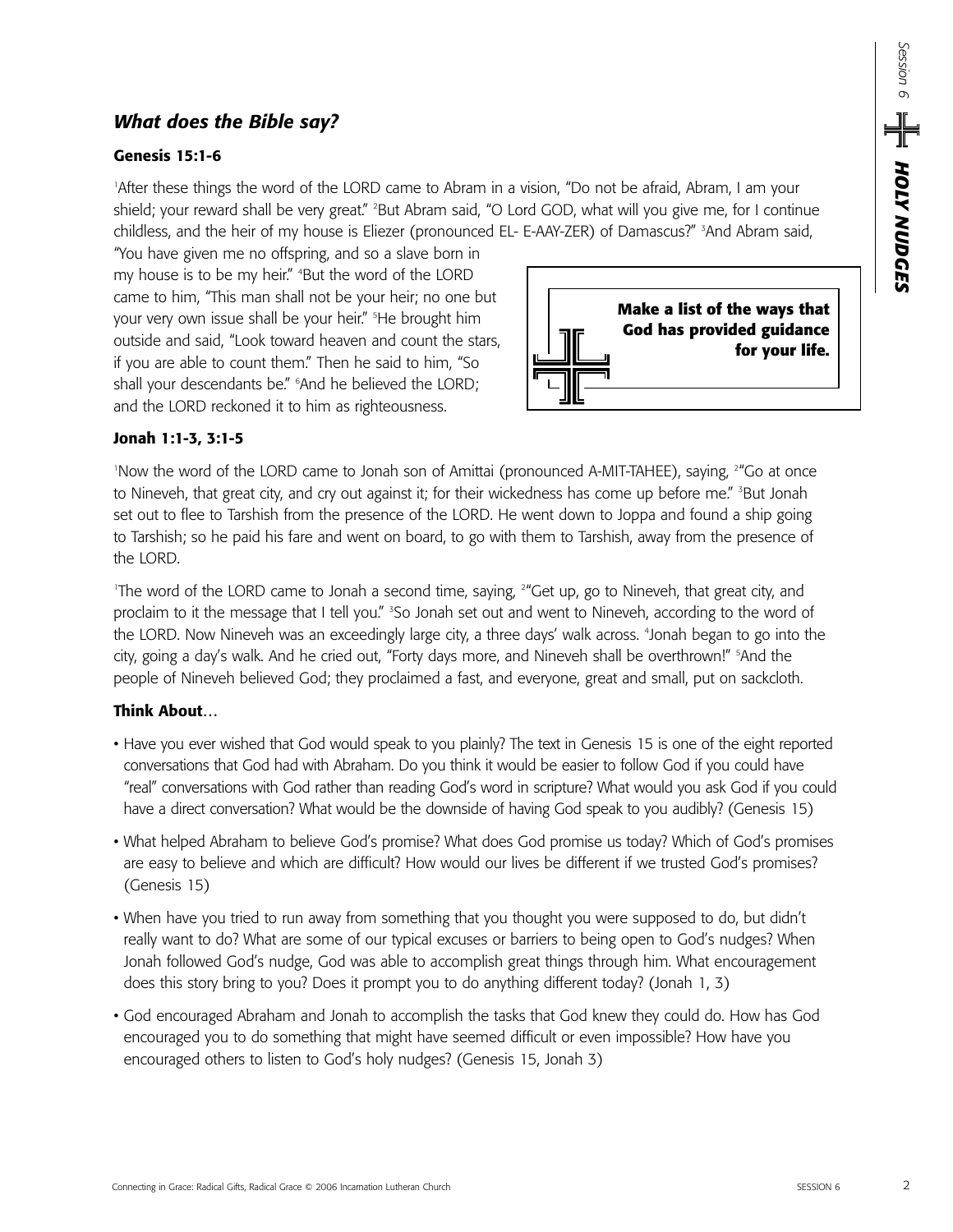## *What do others say?*

In his book *Walking the Bible,* Bruce Feiler tells the story of St. Catherine's Monastery in the Sinai Desert. This monastery is the reported site of the burning bush in which God called Moses to guide the Hebrew people out of Egypt. As Feiler contemplates a bush in the monastery cloister, he sees an out-of-date fire extinguisher nearby. He muses, "Was this in case the burning bush caught fire?" (*Walking the Bible* by Bruce Feiler, 2001). Although it's a funny image, how many of us get out the fire extinguisher when we have the feeling that God is poking around in our lives?

Every day, the power of the Holy Spirit is working in and among us, nudging us to be what God sees for us

rather than what we see for ourselves. God uses our bodies, feelings, minds, and spirits, even our intuition, to show us the way to live. How can we tap into this power? How can we be more aware of how God is nudging us? We can start by opening our eyes to look for the hand of God at work in everything that surrounds us, then making ourselves open and available for guidance from the Holy Spirit.

**Ask a good friend, "How have you recently seen God in your life?"**

God's hopes for us may not be evident at first. God rarely

screams at us or grabs us by the shoulders and shows us what to do. Instead, the Holy Spirit may whisper to us as we become interested in ideas or activities, as specific people come into our lives, or as unusual opportunities present themselves. "What's happening over here? Did you hear that? You could make a difference there." Sometimes we experience these whispers as a sense of uneasiness or restlessness that only goes away when we take action.

As we begin to pay attention to these holy nudges and respond to them in a way that honors God, we continue the lifelong process of transformation. Sometimes these nudges are scary or confusing, because they require us to come face-to-face with something we knew was out there, but wanted to avoid. Sometimes they are reassuring, and acting on them just feels right. In any case, acting on a "holy nudge" may cause us to ask, "Why didn't I do that a long time ago?"

Sometimes these nudges are not readily apparent when they're happening, but when we look back on them we see more clearly how the Holy Spirit is acting in our lives. A call from a friend asking me if I could provide lodging for two women from Africa resulted in a life-changing visit with them four years later. We may become great friends with someone because of a chance meeting. We may find ourselves on a board or action group because of a particular interest of ours. A holy nudge may even result in confirming that we are in the right career or may prompt a career selection or change. Wherever we find ourselves, God is calling us to let our faith permeate every aspect of our lives. Who we are and what we do are holy in God's eyes.

As you watch your own life story unfolding, try to become more aware of the Spirit's holy nudges. Take time to reflect and to ask questions, not just when you have a big decision to make, but during the ordinary days of your life. "How have the people in my life been a sign of God's presence recently? What things bring me great joy or comfort? What surprises have grabbed my attention lately? Where have I seen the possibility for new growth, forgiveness, or healing?" Notice what you're thinking about and talk things over with friends, family, or maybe a "listening professional." Journal about your thoughts or, if you like to be really creative, draw or paint them.

When you sense a nudge in a new direction, be thankful that you are open to new possibilities. Talk to others, read scripture, and pray about them. If and when it seems appropriate, act on them. God may not put a burning bush in your path, but there will be plenty of other clues about what God wants you to do or to be. You just have to look for them.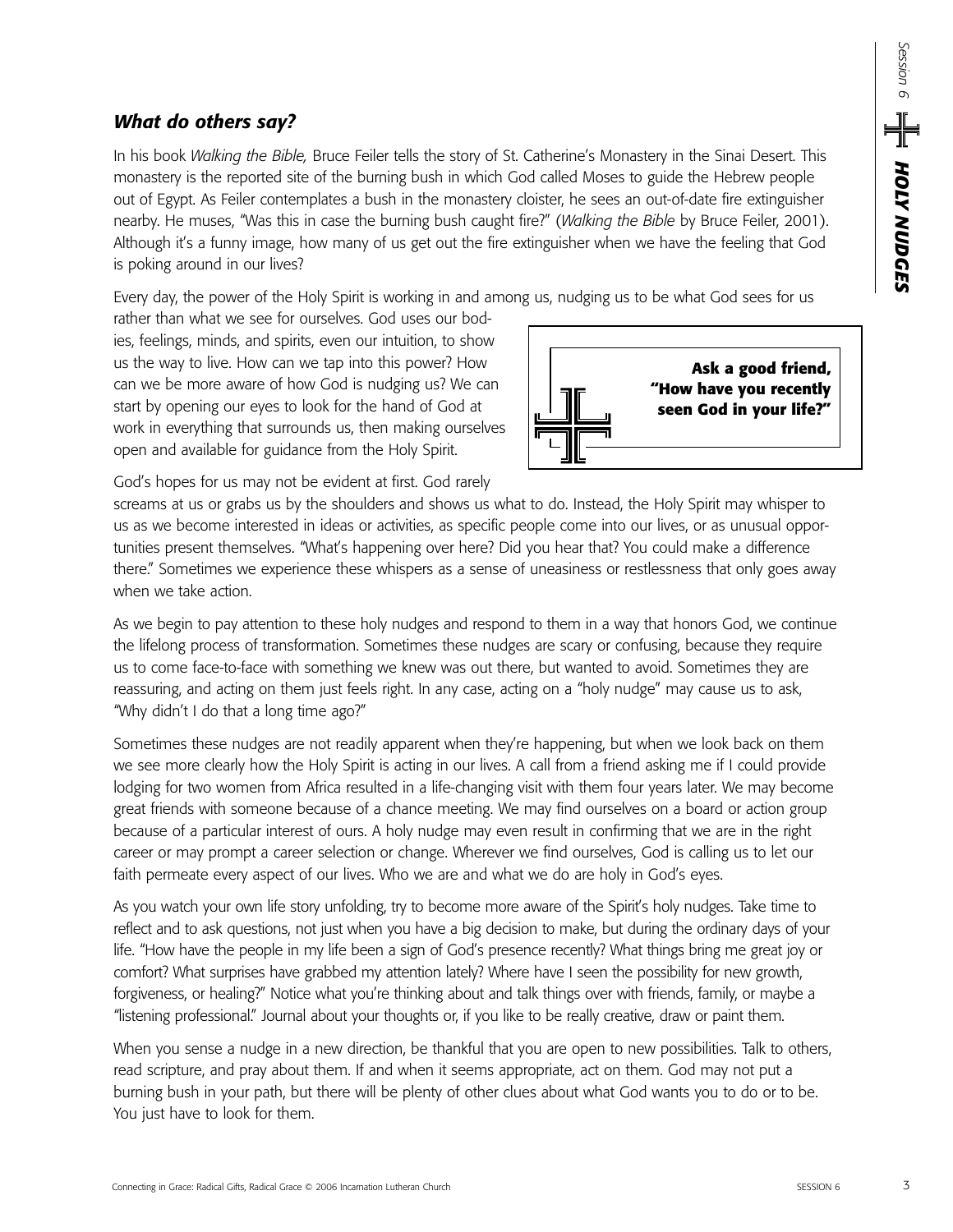#### **Optional Reflection:**

You may read a selection from *Telling Secrets* by Frederick Buechner. Read the last paragraph on page 47 and the rest of the paragraph on page 48.

> See TELLING SECRETS by FREDERICK BUECHNER. Copyright © 1991 by Frederick Buechner. Published by HarperCollins Publishers.

#### **Reflection from "Listening for God's Calls"**

"…given the way that the opportunities in my life have opened up, I have the impression that God has been there all along, sometimes nudging me, sometimes pushing me, but always allowing me the freedom to make my own choices."

From "Listening for God's Calls" by Eli Fischer, *Alive Now,* January/February 2003 (Nashville: The Upper Room, © 2003), page 14. Used by permission. www.upperroom.org/alivenow

#### **Think About…**

*Groups that have been together for one or more years may want to use the questions with* •

- What did you want to be when you were a child? What attracted you to that profession? How close to that aspiration have you come in your adult life?
- When did someone do something out of the ordinary for you? How did it feel? How did you respond?
- Which people in your life have been God's holy nudges to you? Have you ever been a nudge for someone else? Did you know it at the time? How did the person react?
- The first reflection talks about holy nudges being experienced as a sense of unease or restlessness. Have you ever experienced this feeling? How did you act on it? What were the results?
- Talk about a time when you took a risk or did something unusual for you. What prompted you? What was it like? What did you learn from that experience?

• When you are confused or uncertain, how do you work things out?

- Have you ever had something surprising turn out to be just the right thing in the long term? How did that work out for you?
- Sometimes we may get caught up in being busy rather than doing things that are meaningful or fulfilling. What is something you do that is life-giving or life-affirming? Can you imagine a way to make it more a part of your life?
- Being busy can make it more difficult to pay attention to God's nudges. What keeps you busy? How does being busy get in the way? What's one thing that you could do less of even though it might be important?
- **How has your own life been a journey in faith? What life or faith milestones can you point to along the way as** you look back on this journey? Who were some of the important people who were present in these times?
- **How have you worked through tough decisions in your life? Who or what helped you? What role did faith** play, if any? Is there anything from this session that you would like to remember for making future decisions?
	- What moves you to make your faith a bigger part of your life? What does God do to get your attention in accomplishing this?
- **How have others prompted you to be more intentional about your faith? Is there someone who serves as a** role model, mentor, or guide for you? Do you fill that role in anyone else's life?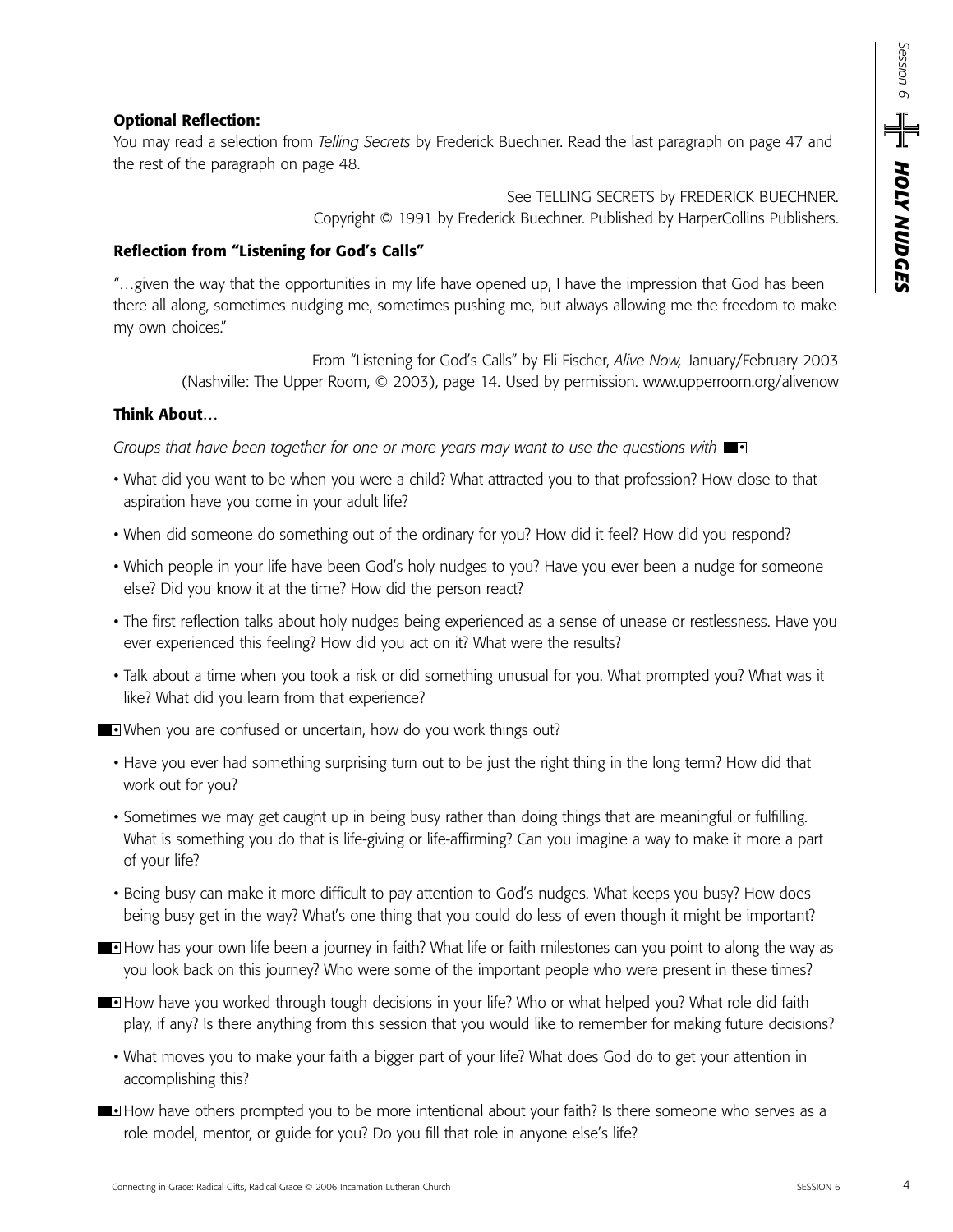## *What's my response?*

This month, resolve to pay attention to God's holy nudges in your life. Note the activities and interests that you find yourself drawn to. Notice the topics of your conversations with others. Pick one or two of the following activities to help you continue appreciating God's radical gift of grace.



- Make a list of the ways that God has provided guidance for your life. Thank God for God's guidance in a prayer of thanksgiving. Thank God for what each person brings to this small group. Set aside a specific time each week to pray that God will continue to reveal opportunities to grow in faith to each member of your group.
- Write letters of thanks to a public official, former teacher, pastor, and/or someone who has had an influence on your life and thank them for their unique calling.
- Select one of your favorite Bible stories. Read it slowly. Think about why it is one of your favorite stories. What life and faith lessons does it offer? How might it apply to your life today?
- Think about all of the ways that God has come to you throughout your life. Thank God for the many ways that you have been able to see God working in your life.
- Dream interpretation is centuries old. Many faithful people believe that insights into our lives can be revealed in our dreams. Keep a piece of paper and a pen by your bed. When you wake up from a dream, record significant items from the dream on the paper. During your quiet time, listen to what may be revealed to you from your dream.
- Select a common object that reminds you of God's presence each time you see it throughout the day or week.
- Talking about God's nudges can bring them into focus. During a conversation with a friend, practice by asking something like, "How have you seen God in your life recently?"
- If you are facing a decision right now, talk with a person who is a good listener and can help you focus on the faith aspects of your decision.
- Try journaling once a day or once a week. Use questions like, "Where might God be acting in my life?" "What signs of God have I seen recently?"
- Spend some time reviewing a book in the Bible. Think about God's promises and God's ongoing story in the Bible and what God might be saying through God's word. Good books to start with are Genesis, Esther, Ruth, Matthew, Luke, or Acts.

## *Closing*

### **Closing Prayer:**

Gracious God, thanks for being involved in our lives. We ask for the insight to be able to recognize our feelings of unease or restlessness as your calling to become more of our true selves. Thanks for the people in our lives who challenge us to be more of who you want us to be. We know that you have gifted these pastors, parents, and friends with the gifts of listening and encouragement. Help us to listen to you as you call each of us to be a gift of your grace in our world. We ask this in the name of Christ, Amen. In your life by some training and traineded him grace for the result of the Condition Connection<br>when the control of the Condition Connection Landing and the control of the Connection Landing in the control of the Connecti